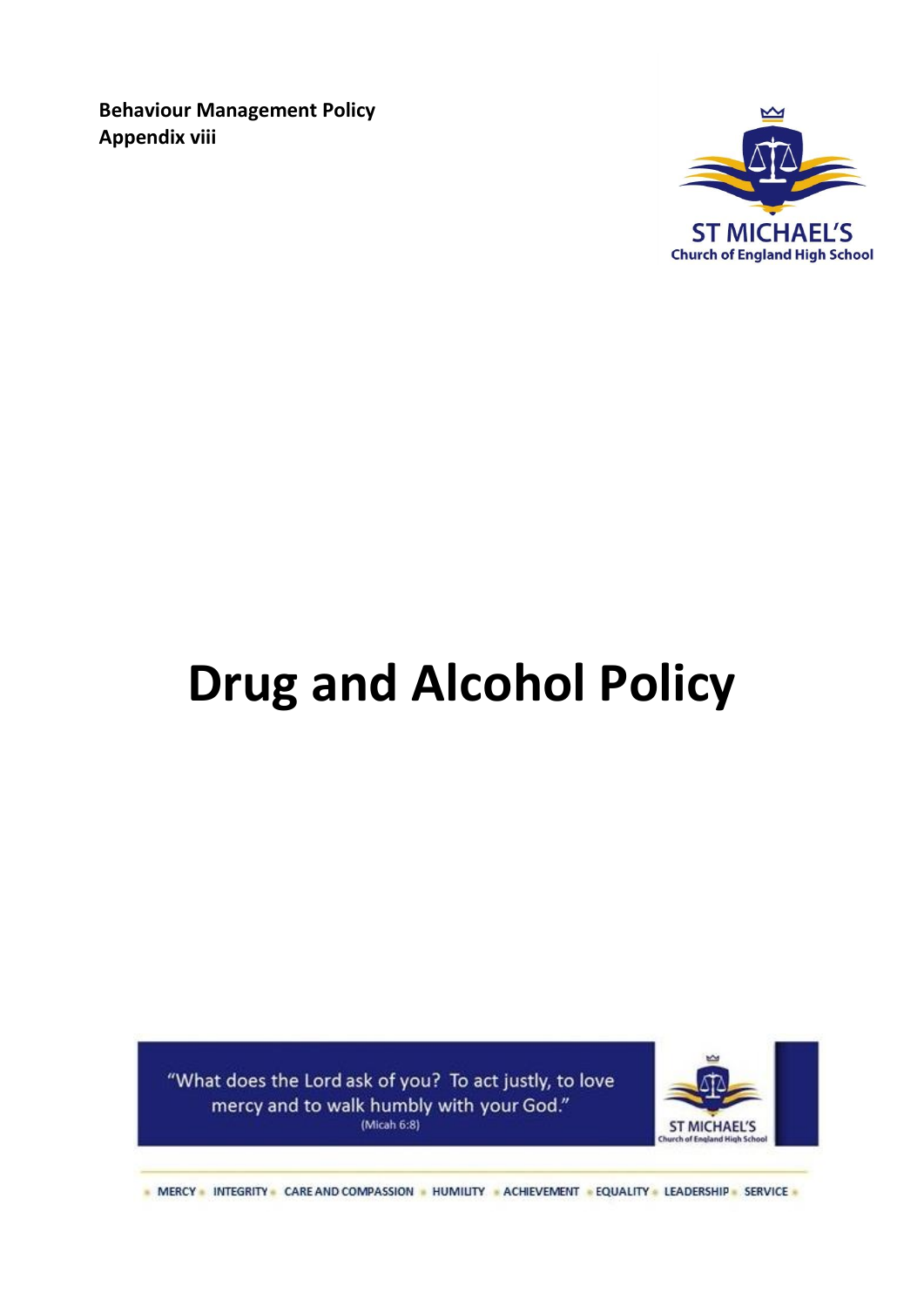# **Contents:**

[Statement of intent](#page-2-0)

- 1. [Legal framework](#page-2-1)
- 2. [Key roles and responsibilities](#page-3-0)
- 3. [Definitions](#page-5-0)
- 4. [Staff training](#page-5-1)
- 5. [Drug education](#page-5-2)
- 6. [Smoking](#page-5-3)
- 7. [Legal drugs and prescribed medicines](#page-5-4)
- 8. [Solvents](#page-6-0)
- 9. [Persons found to be under the influence of drugs or alcohol](#page-6-1)
- 10. [Medical emergencies](#page-6-2)
- 11. [Threatening Behaviour](#page-7-0)
- 12. [Searching](#page-7-1)
- 13. [Controlled Substances](#page-8-0)
- 14. [Support](#page-8-1)
- 15. [Discipline](#page-8-2)
- 16. [Monitoring and review](#page-9-0)

#### **Appendices:**

Appendix 1: Unauthorised Drug Use Response Form

- Appendix 2: Medical Emergency Procedure
- Appendix 3: Drug Related Incident Response Flowchart
- Appendix 4: Applying the Policy During a Pandemic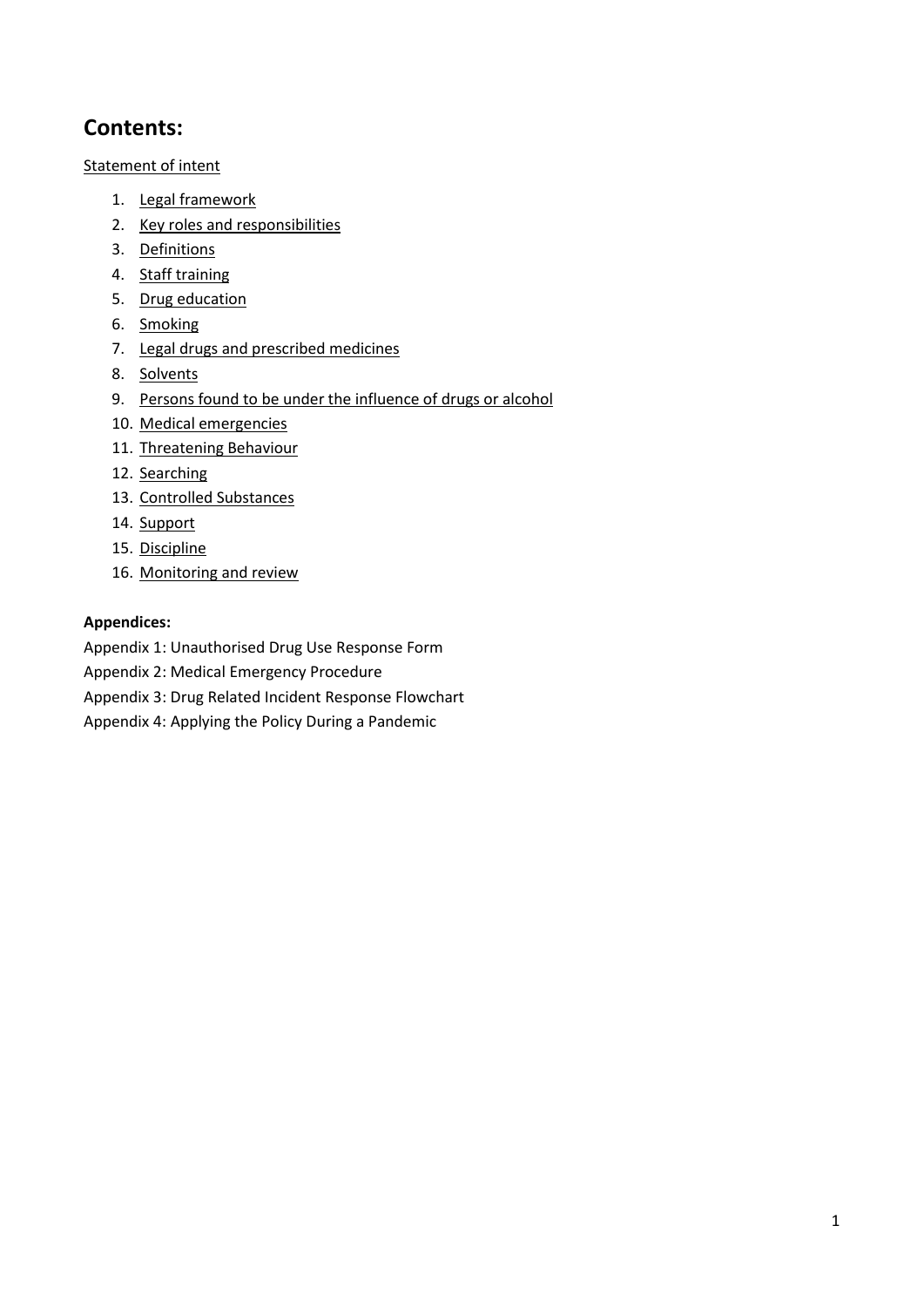## <span id="page-2-0"></span>**Statement of intent**

In our school, our Christian vision shapes all we do. All members of the school community are committed to upholding the St Michael's Church of England Christian values:

- to show love, care and kindness to all in our community
- to value what we have and to share with others
- to enable everyone to achieve their full potential

St Michael's Church of England High School takes a zero-tolerance approach to the misuse of drugs and alcohol on our premises. This policy has been developed in conjunction with DfE guidance to ensure that everyone is aware of the risks posed by the misuse of drugs and alcohol. We are committed to:

- upholding the Health and Safety Policy already in place at the school
- providing a safe and healthy environment which is conducive to the education of the children in the school
- providing a robust policy which outlines our zero-tolerance approach to drugs and alcohol misuse
- developing and improving the policy by reviewing it after any incident
- educating pupils on the dangers of drug and alcohol misuse.

Signed by:

<span id="page-2-1"></span>

| Headteacher               | Date: |
|---------------------------|-------|
| <b>Chair of governors</b> | Date: |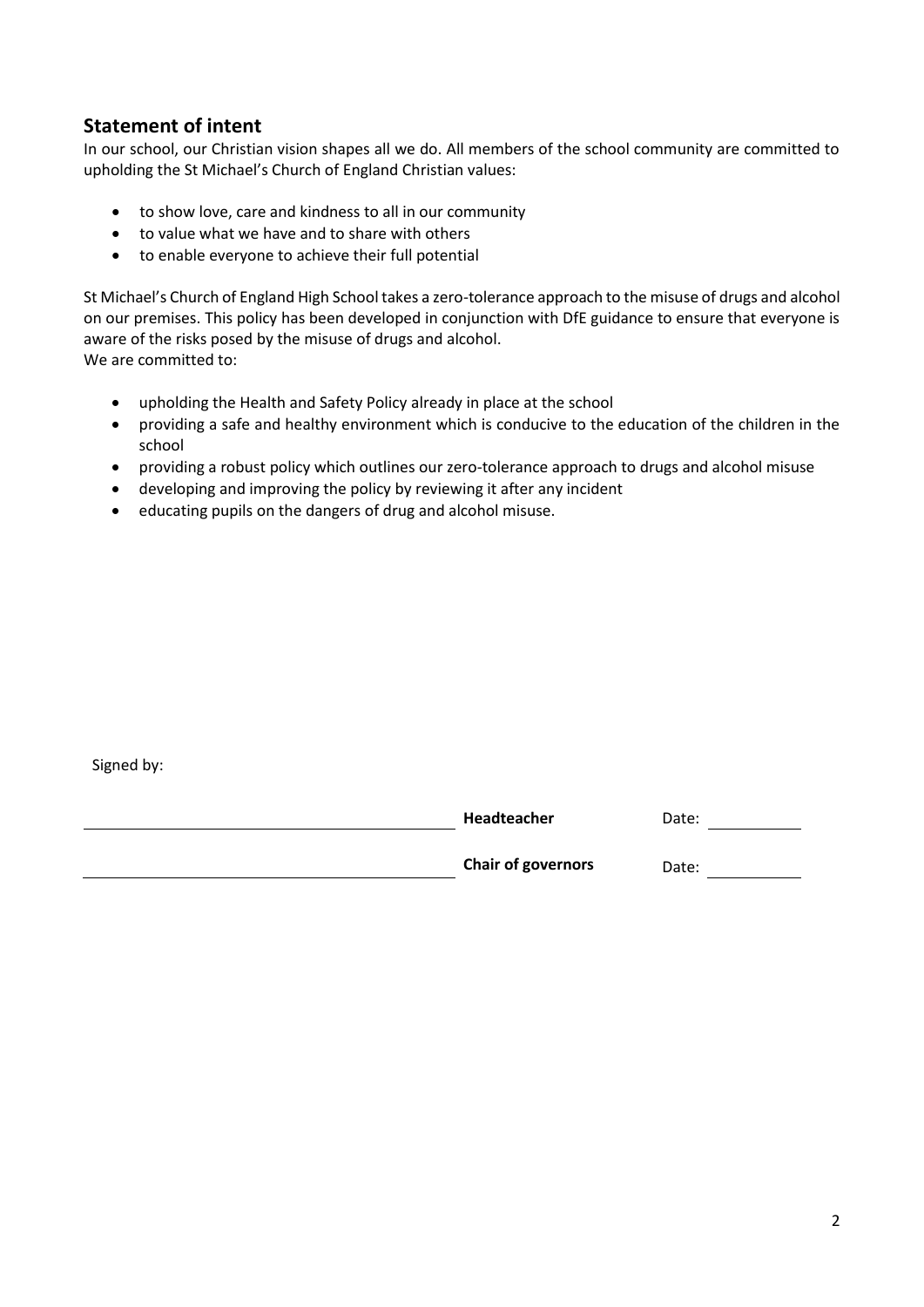## **1. Legal framework**

- 1.1. This policy has due regard to relevant legislation and guidance, including, but not limited to the following:
	- The Children and Families Act 2014
	- The Education Act 2011
	- The Health Act 2006
	- DfE (2018) 'Keeping Children Safe in Education'
	- DfE (2018) 'Mental health and behaviour in schools'
- 1.2. This policy will be implemented in conjunction with the school's:
	- Administering Medication Policy
	- Behaviour Management Policy
	- Child Protection and Safeguarding Policy
	- Code of Conduct & Home School Agreement
	- COSHH Policy
	- Health and Safety Policy
	- Mental Health and Well Being Policy
	- PSHE Policy
	- Physical Restraint and Use of Force Policy
	- Supporting Children with Medical Conditions Policy

## <span id="page-3-0"></span>**2. Key roles and responsibilities**

#### **The governing board is responsible for:**

- 2.1. Implementing effective policies and procedures to ensure that pupils are kept safe from alcohol and drugs at school.
- 2.2. Ensuring that the Drug and Alcohol Policy is maintained and disseminated to all staff.
- 2.3. Ensuring that pupils experiencing difficulties with alcohol and/or drugs can access the support they need.
- 2.4. Working with the headteacher, and in liaison with parents, pupils, health and other professionals, to ensure that the drug and alcohol curriculum addresses the needs of pupils and the local community, and reflects current trends.

#### **The headteacher is responsible for:**

- 2.5. The day-to-day management of this policy.
- 2.6. Providing a safe environment for all staff, pupils and visitors.
- 2.7. Working with governors to ensure compliance with relevant legislation.
- 2.8. Informing the governing board, via the designated safeguarding governor, of any issues and developments concerning drugs and alcohol.
- 2.9. Acting on any concerns arising from pupils' use of drugs and alcohol.
- 2.10. If appropriate, and where doing so will not place the child at risk, informing parents of any drug and alcohol related incidents concerning their child.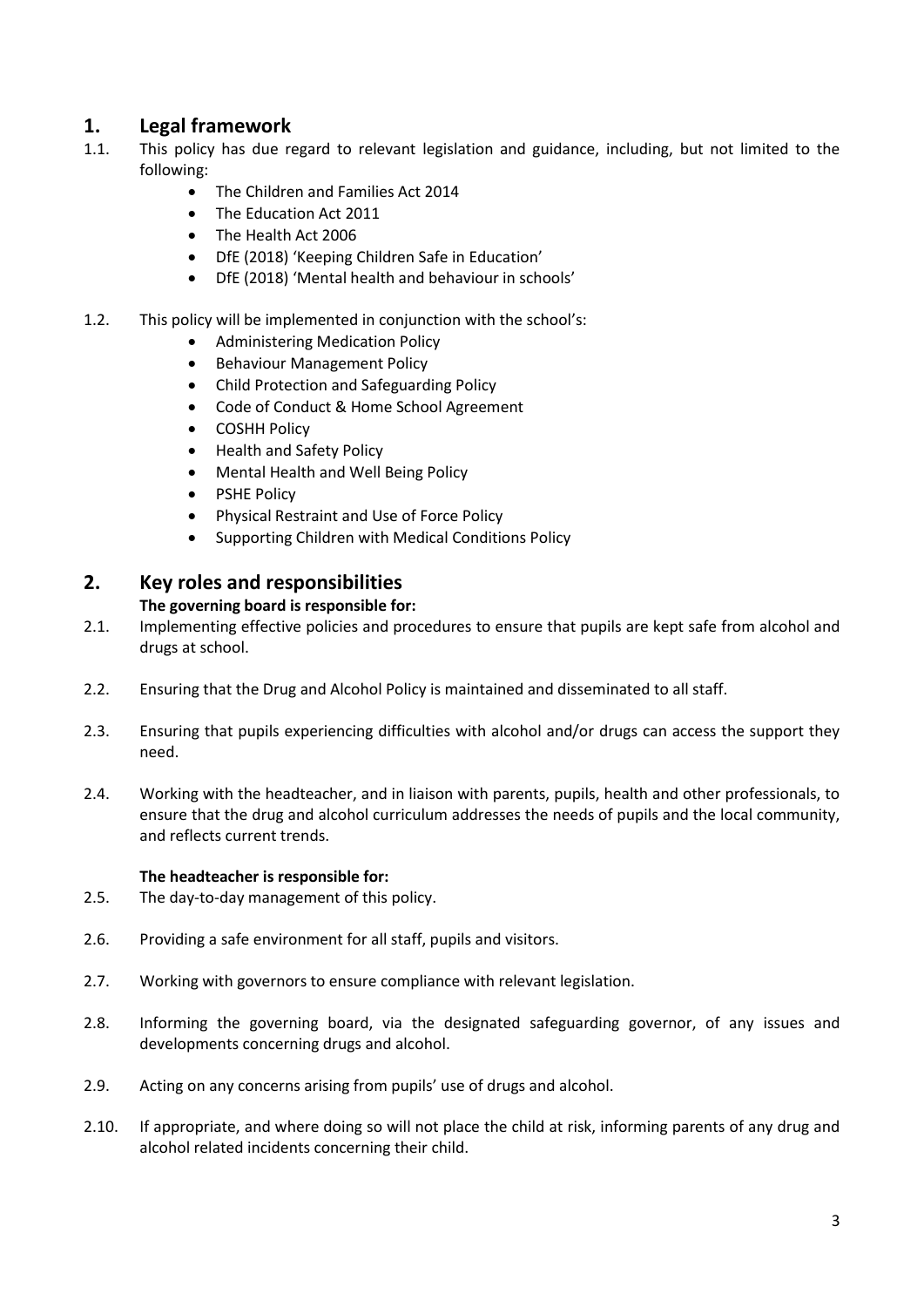- 2.11. Inviting the local police and drugs team into school to raise awareness of the risks and issues associated with drugs.
- 2.12. Informing the police of any drug or alcohol related decision, where they deem it appropriate to do so.
- 2.13. Ensuring a consistent approach to managing drug incidents.
- 2.14. Ensuring a consistent approach to managing alcohol incidents.

#### **The DSL is responsible for:**

- 2.15. Ensuring that staff have the skills to teach and discuss issues relating to drugs and alcohol.
- 2.16. Ensuring that staff and pupils experiencing difficulties with drugs or alcohol are provided with appropriate internal support and referred to external support agencies as appropriate.
- 2.17. Consulting with pupils to inform provision around drugs and alcohol education.
- 2.18. Accessing appropriate training to enable them to successfully advise the school on drug and alcohol matters.
- 2.19. Liaising with local services as necessary to provide support for pupils.
- 2.20. Assisting with the monitoring and review of this policy.

#### **Pupils are responsible for:**

- 2.21. Ensuring they do not bring illegal or prohibited drugs or alcohol onto school premises or whilst engaged in any offsite activity representing the school.
- 2.22. Ensuring they do not take drugs or consume alcohol whilst travelling to or from school or at any time whilst wearing the school uniform.

#### **All staff (both teaching and support staff) are responsible for:**

- 2.23. Reporting for work, and remaining throughout the day, in a fit and safe condition to undertake their duties.
- 2.24. Ensuring that their performance and judgement at work is never impaired by alcohol or drugs.

#### **Interserve is responsible for:**

- 2.25. Regularly checking the school premises for signs of drug and alcohol use and reporting any concerns to the DSL.
- 2.26. Adhering to the Health and Safety Policy at all times when handling needles found on school premises.

#### **External agencies are responsible for:**

2.27. Supporting the school with drug and alcohol issues as required.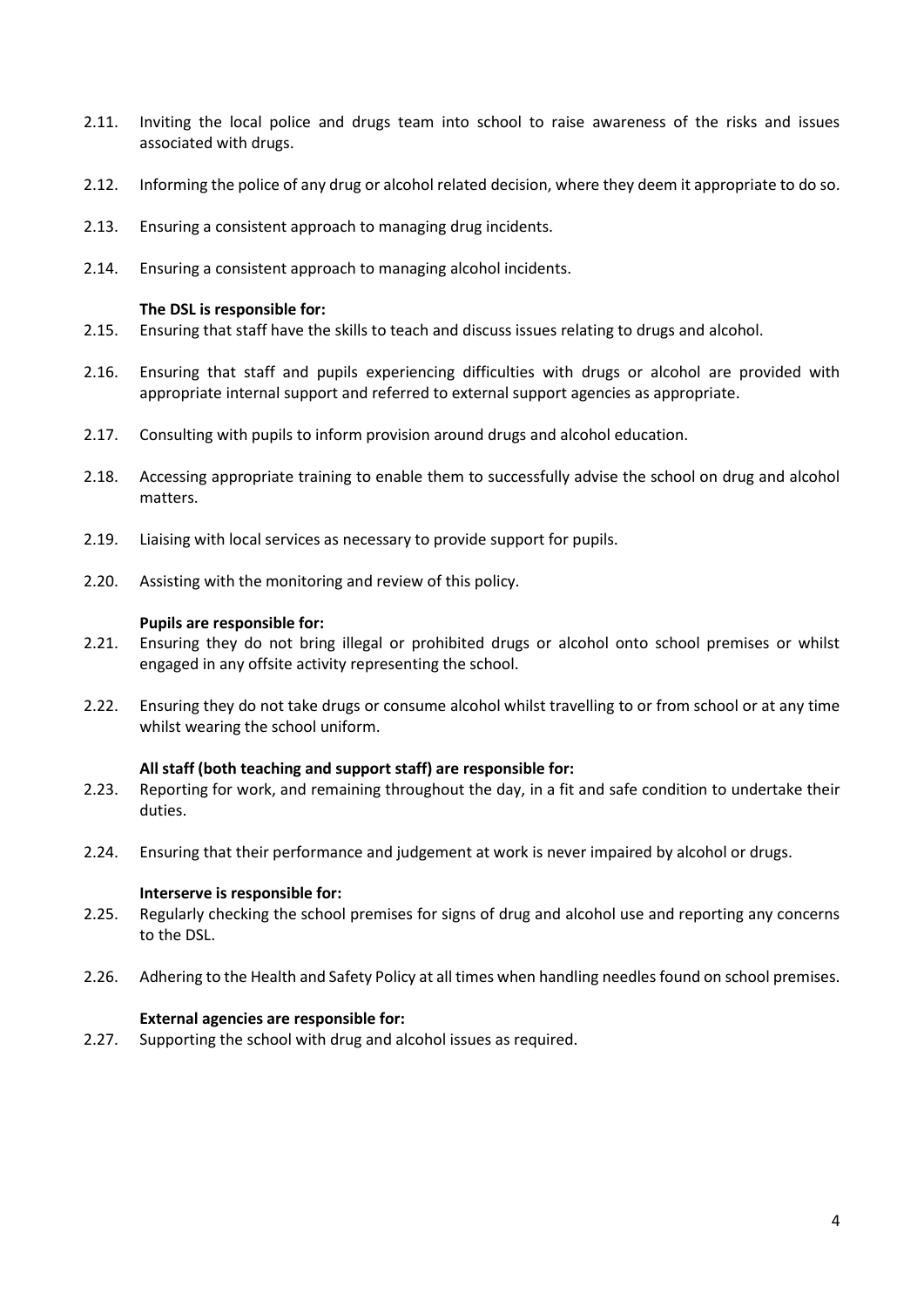## <span id="page-5-0"></span>**3. Definitions**

- 3.1. St Michael's Church of England High School defines a "drug" as any substance which, when ingested alters perception and the way the body works. This definition includes, but is not limited to:
	- all illegal substances
	- alcohol
	- tobacco
	- solvents
	- medicines
	- legal highs

## <span id="page-5-1"></span>**4. Staff training**

4.1. At St Michael's Church of England High School, we recognise that early intervention can prevent drug misuse. Where possible, teachers will receive training in identifying pupils who may be at risk on a regular basis.

## <span id="page-5-2"></span>**5. Drug education**

- 5.1. All pupils will receive regular guidance on drugs and alcohol as part of the PSHE and citizenship curriculum.
- 5.2. Drugs and alcohol will feature regularly as part of the pastoral education in the form of classes and assemblies.
- 5.3. Lessons will be delivered as appropriate to the age and phase of the pupils and will be differentiated according to individual learning styles.
- 5.4. Where appropriate, visitors and external speakers will join us to lead classes on drug and alcohol misuse.

## <span id="page-5-3"></span>**6. Smoking**

- 6.1. In accordance with Part 1 of the Health Act 2006, St Michael's Church of England High School is a smoke-free environment. This includes all buildings, outbuildings, playgrounds, playing fields and sheltered areas.
- 6.2. Parents/carers, visitors and staff must not smoke on school grounds and will avoid smoking in front of pupils and/or encouraging pupils to smoke.
- 6.3. Pupils are not permitted to bring smoking or nicotine products onto the premises. This includes, but is not limited to cigarettes, e-cigarettes, lighters, matches or pipes.
- <span id="page-5-4"></span>6.4. In the interest of health and hygiene, smoking will not be permitted at, or around, the school gates.

## **7. Legal drugs and prescribed medicines**

- 7.1. We understand that some pupils may require medications that have been prescribed by a doctor, or other health professional.
- 7.2. Parents/carers have the primary responsibility for their child's health and should provide the school with all relevant information about their child's medical condition.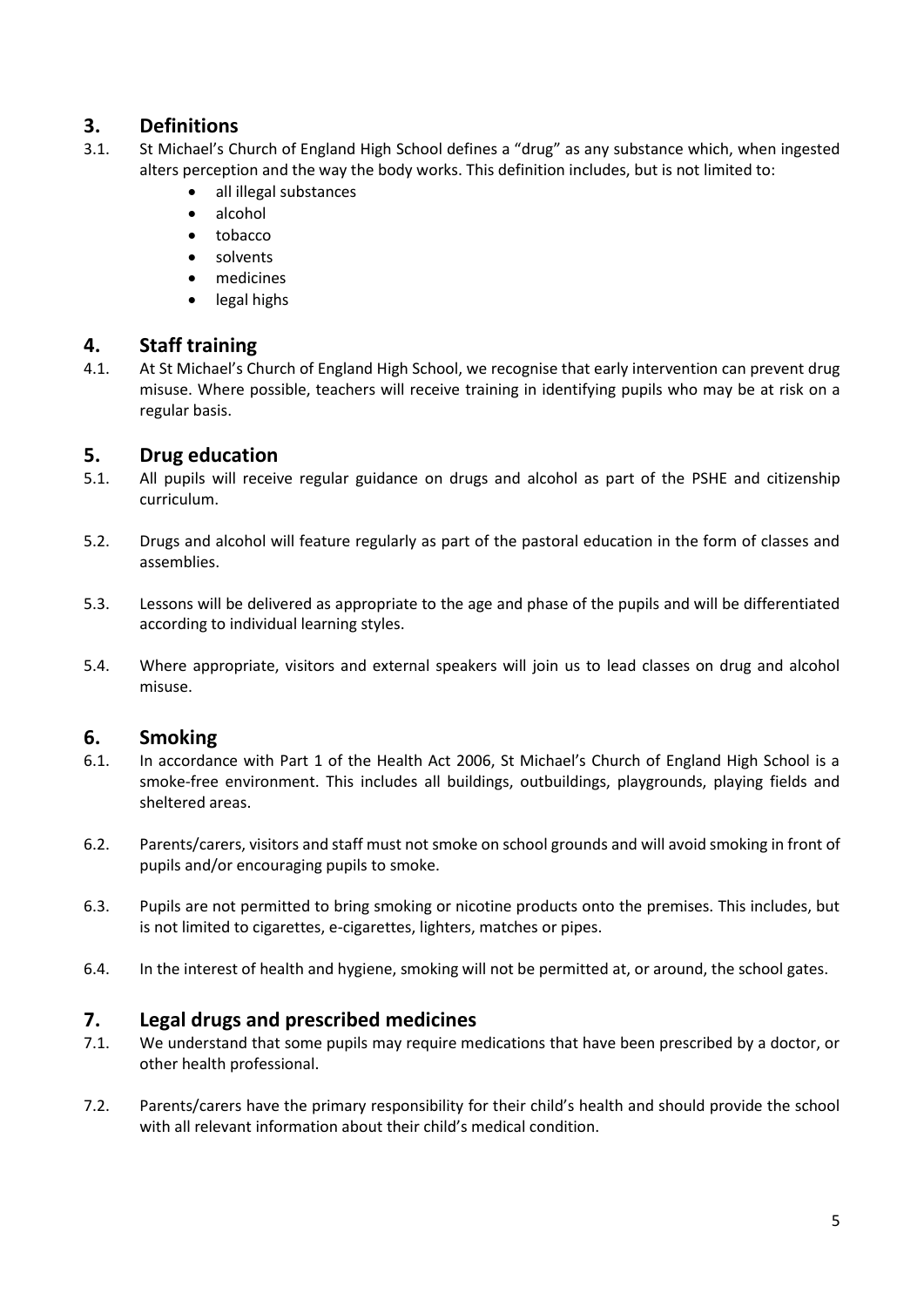- 7.3. Medicines should only be brought onto the premises if it would be detrimental to the child's health if medicines were not administered during their time at the school.
- 7.4. The school will only accept medicines that have been prescribed by a doctor, dentist, nurse or pharmacist.
- 7.5. Medicines must be provided in the original container as dispensed and must include the prescriber's instructions for administration and dosage.
- 7.6. Further guidance can be found in the school's Administering Medications Policy.

#### <span id="page-6-0"></span>**8. Solvents**

- 8.1. Pupils are not permitted to bring solvent-based products onto the premises including, but not limited to, aerosol deodorants, compressed air, and aerosol hairspray.
- 8.2. The school will ensure that potentially hazardous solvents are stored safely and pupils will be supervised if they are required to come into contact with them.
- <span id="page-6-1"></span>8.3. More information can be found in our COSHH (Control of Substances Hazardous to Health) Policy.

## **9. Persons found to be under the influence of drugs or alcohol**

- 9.1. Staff members found to be under the influence of drugs or alcohol whilst on school premises will be disciplined in line with their contract of employment.
- 9.2. Visitors to the school found to be under the influence of drugs or alcohol on school grounds will be escorted from the premises. The headteacher has the authority to ban persistent offenders from the school.
- 9.3. Unless it is a medical emergency, or where there is aggressive or threatening behaviour, pupils found to be under the influence of drugs or alcohol whilst on school premises will be removed from class and escorted to the headteacher's office, where they will be assessed.
- 9.4. The pupil's parent/carer will be asked to remove the pupil from the premises.
- 9.5. The pupil will remain in the presence of members of staff until their parent/carer arrives.
- 9.6. If necessary, a search will be conducted.
- 9.7. A full incident report will be completed and submitted to the headteacher.
- 9.8. Any further measures will be undertaken in line with the school's Safeguarding and Child Protection Policy.

## <span id="page-6-2"></span>**10. Medical emergencies**

- 10.1. In drug-related medical emergencies, trained first aiders will be summoned.
- 10.2. A teacher will remain with the casualty until the trained first aider arrives.
- 10.3. Other pupils will be removed from the immediate area, as soon as is reasonably practicable.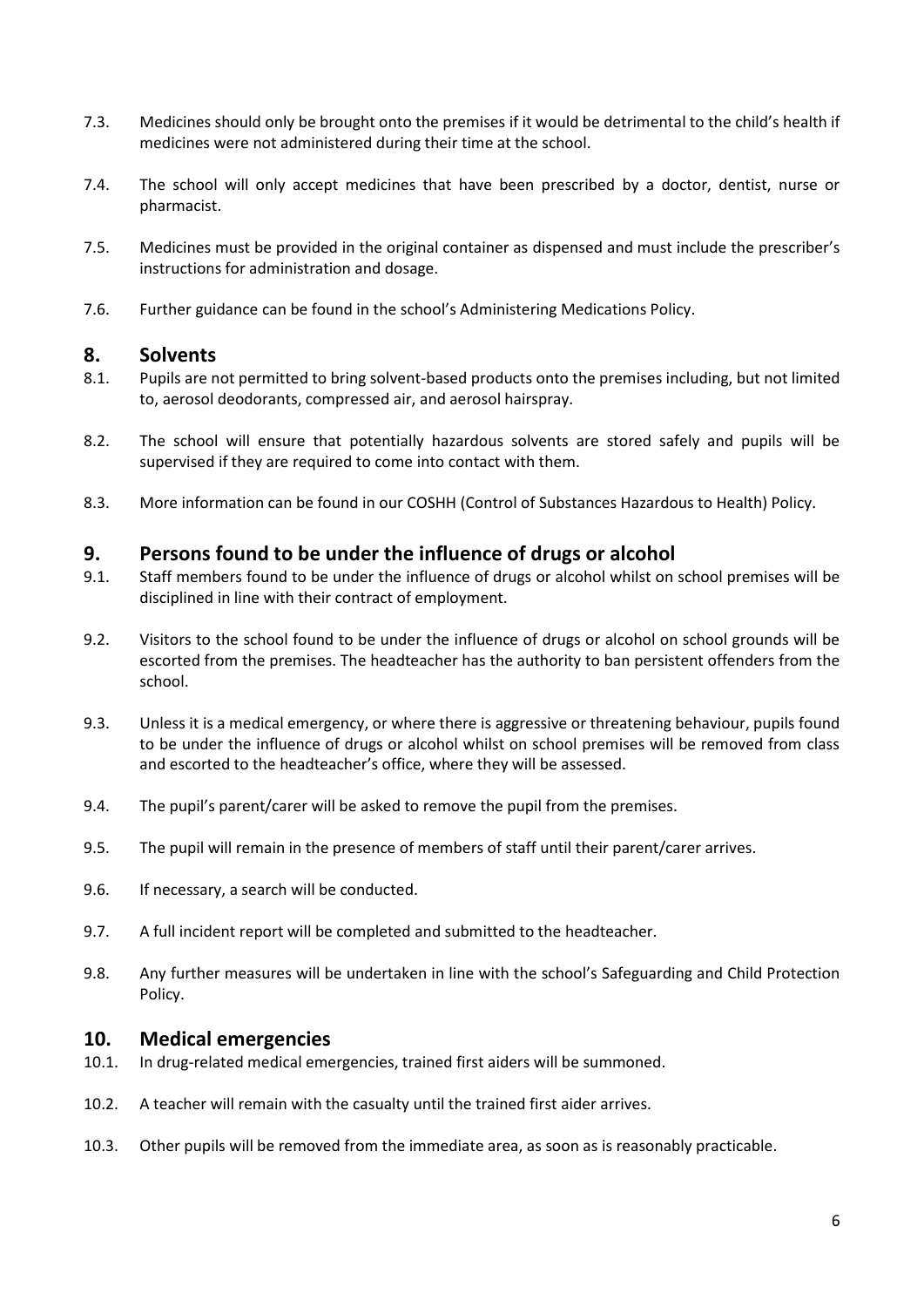- 10.4. Following assessment by the first aider, a decision will be made to ascertain whether an ambulance will be called.
- 10.5. The pupil's parents/carers will be telephoned and told about the incident.
- 10.6. An unauthorised drug use reporting form will be completed.
- 10.7. If the pupil is felt to be at risk, the Child Protection and Safeguarding Policy will come into effect and social services will be contacted.
- 10.8. All accidents and incidents, including near misses or dangerous occurrences, will be reported as soon as possible following the school's Health and Safety Policy.
- 10.9. The Medical Emergency Procedure will be followed at all times.

#### <span id="page-7-0"></span>**11. Threatening behaviour**

- 11.1. Aggressive and threatening behaviour by pupils, staff, or visitors under the influence of drugs or alcohol will be taken very seriously.
- 11.2. Where aggressive and/or threatening behaviour is displayed, St Michael's Church of England High School will not hesitate in contacting the police.
- 11.3. Any pupil, staff member, or visitor displaying aggressive and/or threatening behaviour will be removed from the premises.
- 11.4. In the case of pupils, parents/carers will be contacted, and pupils will be disciplined in line with the school's Behaviour Management Policy.

## <span id="page-7-1"></span>**12. Searching**

- 12.1. Staff members may use common law to search pupils with their consent for any item.
- 12.2. Staff members may ask any student to turn out their pockets.
- 12.3. Staff members may search any student's backpack or locker.
- 12.4. Under Part 2, Section 2 of the Education Act 2011, teachers are authorised by the headteacher to search for any prohibited item including, but not limited, to tobacco and cigarette papers, as well as illegal drugs and alcohol without the consent of the pupil if they have reasonable grounds for suspecting that the pupil is in possession of a prohibited item.
- 12.5. Searches will be conducted by a same-sex member of staff with another same-sex staff member as a witness, unless there is a risk that serious harm will be caused to a person if the search is not done immediately, and where it is not practicable to summon another member of staff.
- 12.6. Staff members may require a pupil to remove outer clothing including hats, scarves, boots, coats and scarves.
- 12.7. Pupils' possessions will only be searched in the presence of the pupil and another member of staff unless there is a risk that serious harm will be caused to a person if the search is not done immediately, and where it is not practicable to summon another member of staff.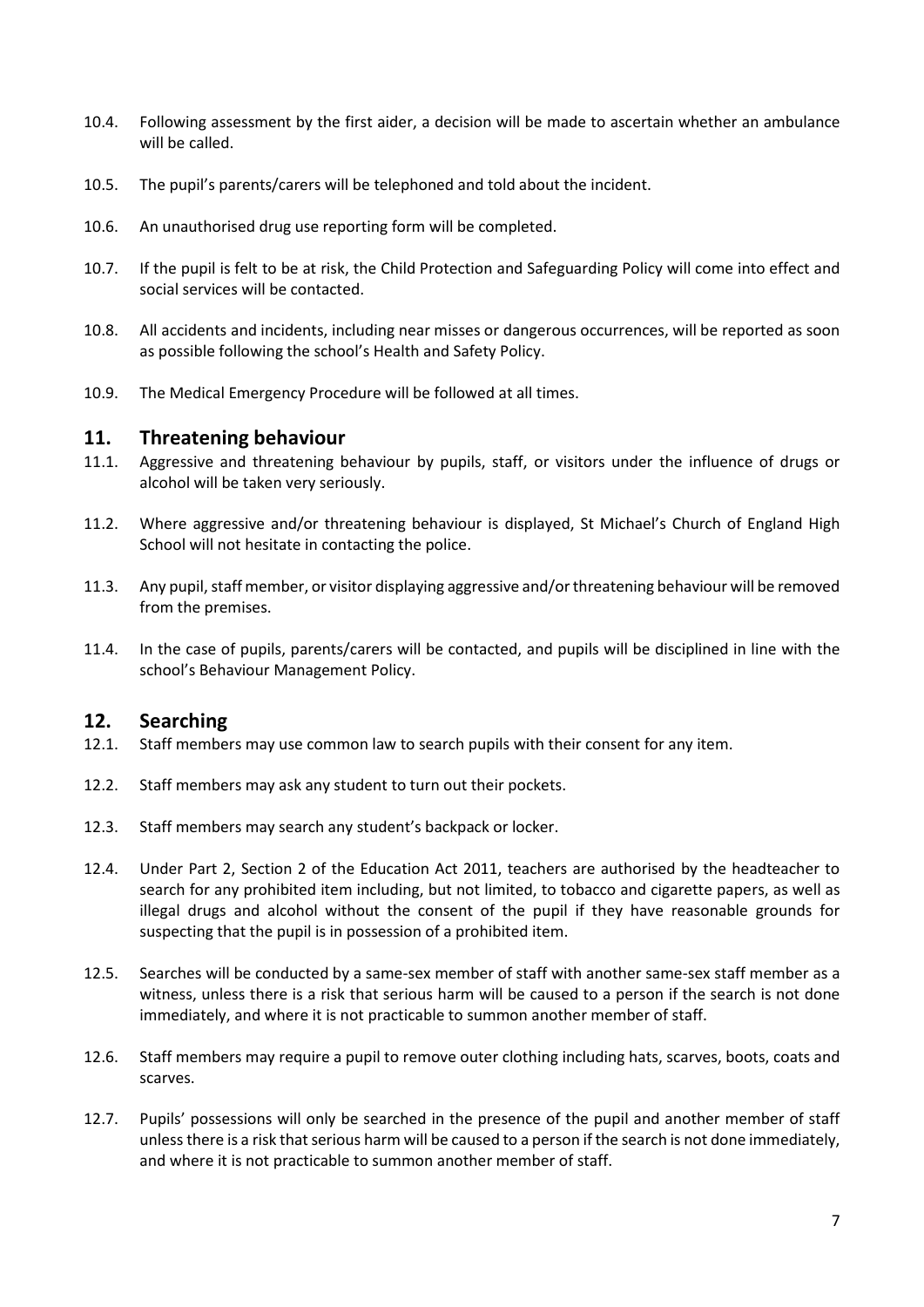- 12.8. Staff members may use such force as is reasonable given the circumstances when conducting a search for alcohol, illegal drugs, weapons or tobacco products. Further guidance can be found in the school's Physical Restraint and Use of Force Policy.
- 12.9. Any staff member, except for security staff, may refuse to conduct a search.
- 12.10. Staff will consider the additional needs of pupils with SEND before using reasonable force.
- 12.11. Staff will adhere to the Physical Restraint and Reasonable Force Policy when carrying out searches.
- <span id="page-8-0"></span>12.12. A staff member carrying out the search can confiscate anything they have reasonable grounds for suspecting is a prohibited item. This includes "legal highs" and other potentially harmful materials that cannot immediately be identified.

#### **13. Controlled substances**

- 13.1. St Michael's Church of England High School has a zero-tolerance policy on illegal drugs.
- 13.2. Following the identification and confiscation of a controlled substance, a staff member will seal the sample in a plastic bag and include details of the date and time of the confiscation and the name of any witness/witnesses present.
- 13.3. The staff member will give the sample to the headteacher or deputy headteacher who will store the sample in a secure location.
- 13.4. The incident will be reported immediately to the police who will collect the sample and then deal with it in line with agreed protocols.
- 13.5. St Michael's Church of England High School will not hesitate in giving the police the name of the pupil, from whom the drugs were taken.
- 13.6. A full incident report will be completed and submitted to the headteacher.
- 13.7. Any further measures will be undertaken in line with the school's Child Protection and Safeguarding Policy.
- 13.8. Where controlled substances are found on school trips away from the school premises, parents/carers of the pupil, as well as local police, will be notified.

## <span id="page-8-2"></span><span id="page-8-1"></span>**14. Support**

- 14.1. The school understands that the misuse of drugs and alcohol can often be a sign of underlying issues; therefore, led by the DSL, staff, and pupils experiencing difficulties with drugs or alcohol will be provided with appropriate internal support and referred to external support agencies as appropriate.
- 14.2. Support will be arranged and offered to pupils in line with the school's Mental Health and Well Being Policy.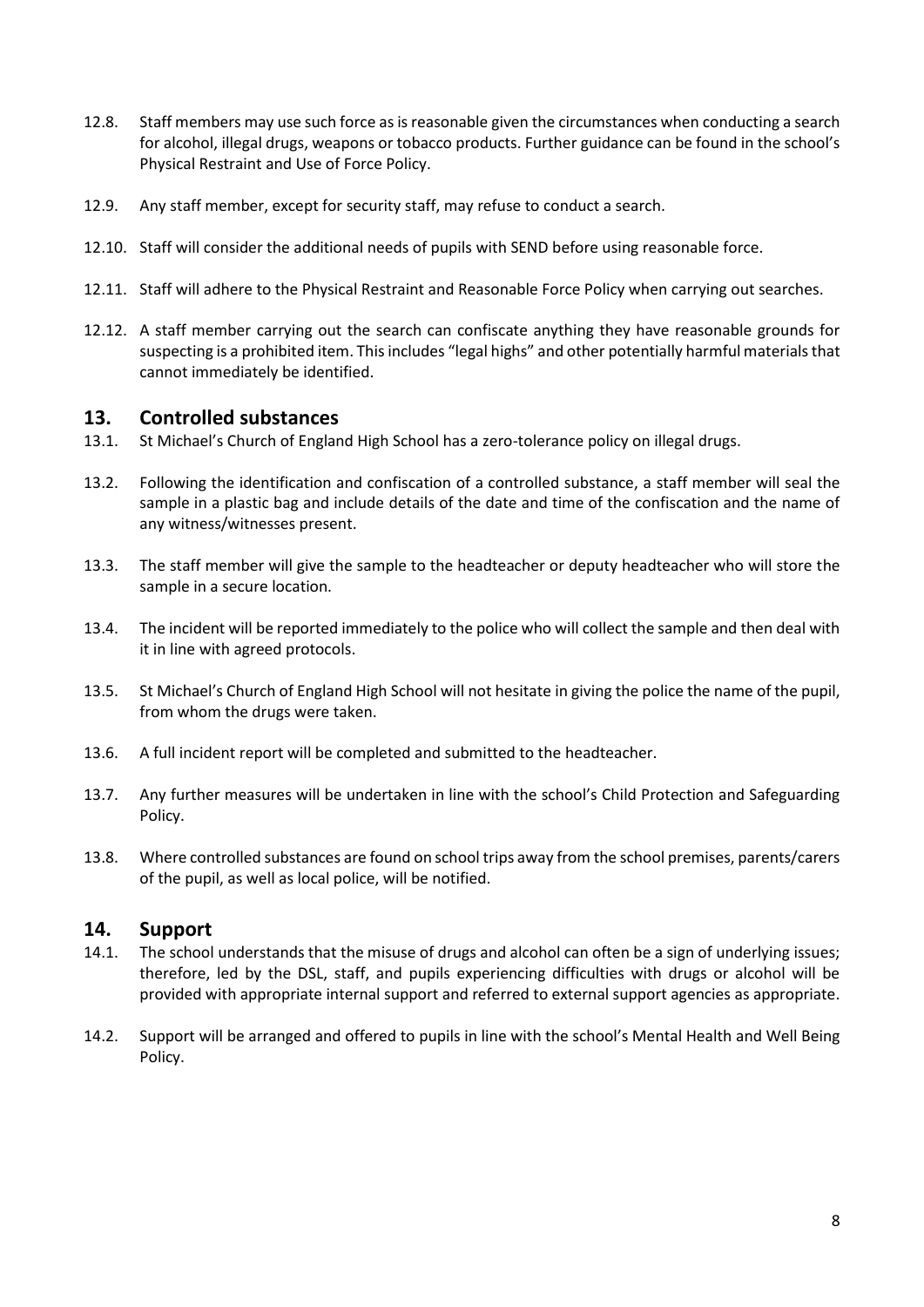## **15. Discipline**

- 15.1. Pupils involved in drug and/or alcohol situations on school premises will be disciplined as per the school's disciplinary procedure and where appropriate the police will be informed.
- 15.2. Where a pupil is involved in a drug and/or alcohol situation, the headteacher will decide if it would be appropriate to exclude the pupil, following the provisions outlined in the school's Exclusion Policy.
- 15.3. Teachers and staff members involved in drug and/or alcohol situations on school premises will be disciplined as per their contract of employment and, where appropriate, the police will be informed.
- 15.4. Visitors involved in drug and/or alcohol situations on school premises will be banned from entering school premises indefinitely and where appropriate, the police will be informed.

## <span id="page-9-0"></span>**16. Monitoring and review**

16.1. This policy will be reviewed on a bi-annual basis by the Deputy Headteacher, Personal Development, Behaviour and Welfare.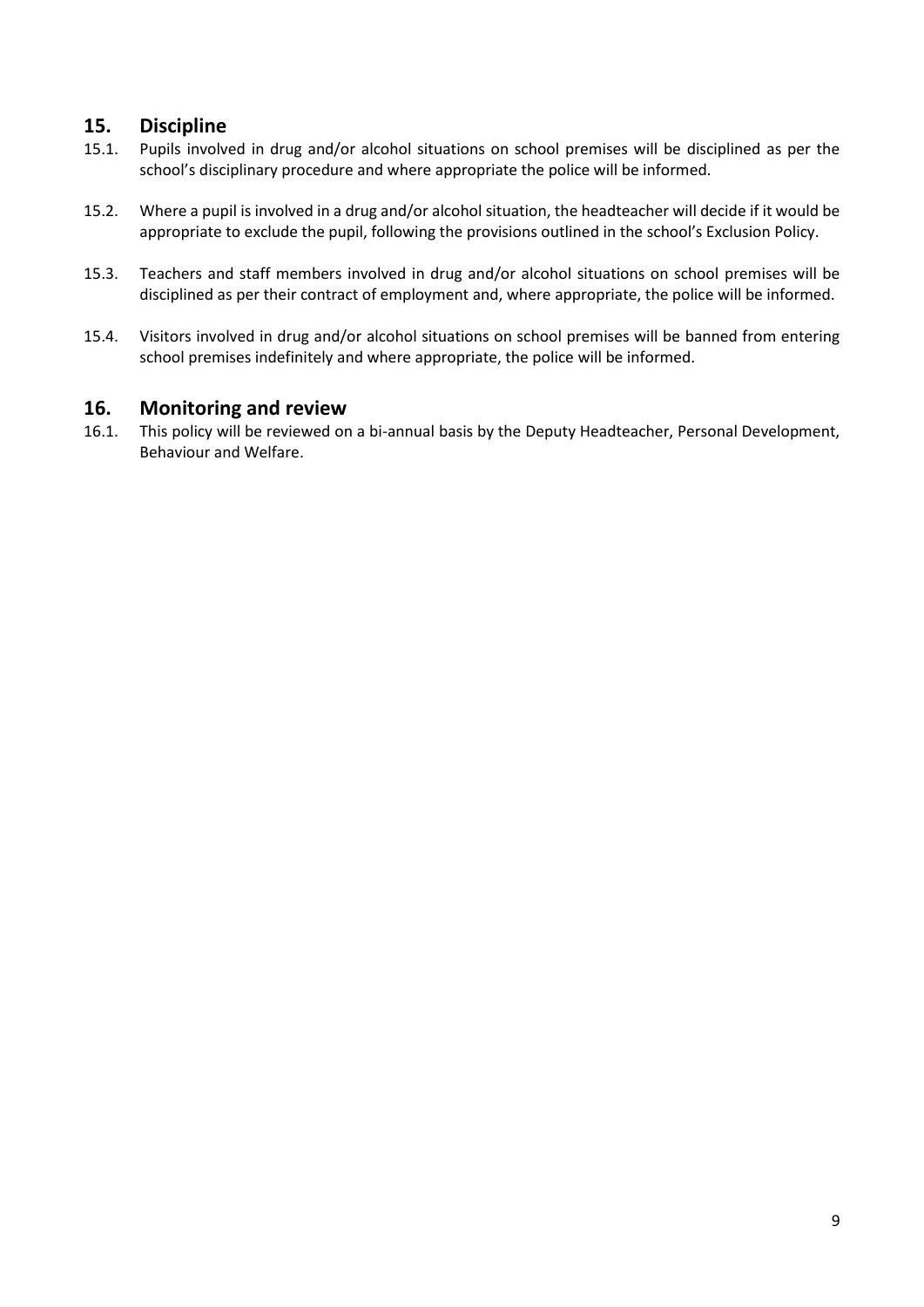# **Appendix 1: Unauthorised Drug Use Reporting Form**

Guidance on completing this form:

- Do not identify the pupil involved
- Copy the form once completed
- Send a copy of the form to the headteacher within 24 hours of the incident taking place
- Record the pupil's name and form on the original form and store it securely in location

#### What type of incident are you reporting? (Tick as appropriate)

| Pupil in possession of unauthorised drugs                | Drug paraphernalia found on school<br>premises          |  |
|----------------------------------------------------------|---------------------------------------------------------|--|
| Pupil supplying unauthorised drugs on<br>school premises | Disclosure of parental drug misuse                      |  |
| Pupil disclosure of drug use                             | Parent expressing concern over potential<br>drug misuse |  |
| <b>Emergency intoxication</b>                            | Incident occurring outside school premises              |  |

| <b>General details</b>                                                                                                       |  | <b>Pupil information</b> |            |  |
|------------------------------------------------------------------------------------------------------------------------------|--|--------------------------|------------|--|
| Date of incident:                                                                                                            |  |                          | Form:      |  |
| Time of incident:                                                                                                            |  |                          | Age:       |  |
| Has the pupil been                                                                                                           |  |                          | Gender:    |  |
| involved in previous<br>incidents?                                                                                           |  |                          | Ethnicity: |  |
|                                                                                                                              |  | <b>Incident details</b>  |            |  |
| Drug involved (if known):                                                                                                    |  |                          |            |  |
| Staff involved:                                                                                                              |  |                          |            |  |
| Use this space to describe the incident:                                                                                     |  |                          |            |  |
| Has any further action been taken<br>(e.g. contacting the police, pupils and<br>staff informed, other agencies<br>involved)? |  |                          |            |  |
| <b>First aid details</b>                                                                                                     |  |                          |            |  |
| Was first aid given?                                                                                                         |  |                          |            |  |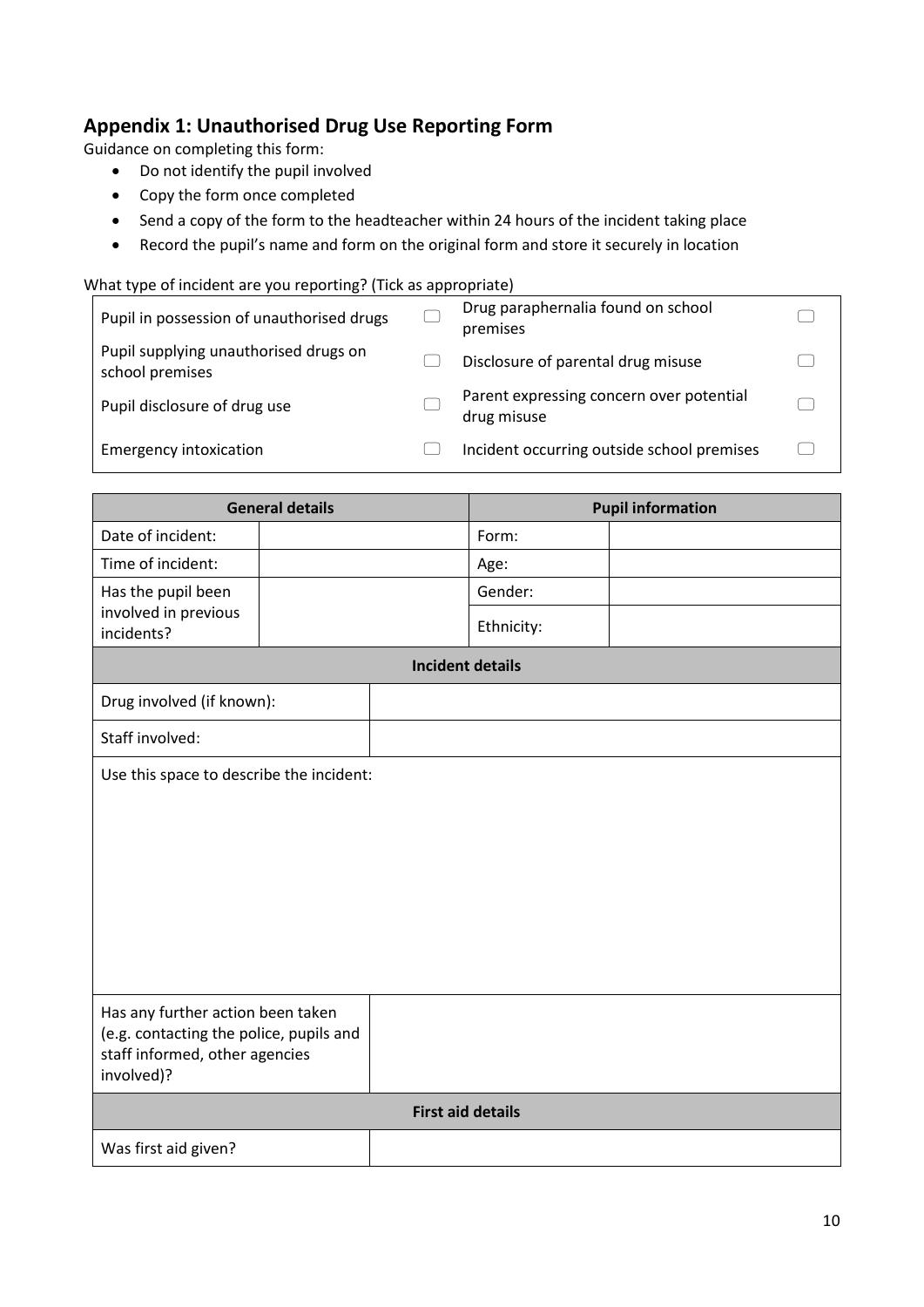| If yes, who gave the first aid?               |                               |  |  |  |
|-----------------------------------------------|-------------------------------|--|--|--|
| Was an ambulance or doctor called?            |                               |  |  |  |
| Who called them?                              |                               |  |  |  |
| What time were they called?                   |                               |  |  |  |
| <b>Drug details</b>                           |                               |  |  |  |
| Were any drugs found/removed?                 |                               |  |  |  |
| Where were they found/seized?                 |                               |  |  |  |
| Name of witness:                              |                               |  |  |  |
| Signature of witness:                         |                               |  |  |  |
| Disposal arrangements:                        |                               |  |  |  |
| Police incident number (where<br>applicable): |                               |  |  |  |
| <b>Parental details</b>                       |                               |  |  |  |
| Name of parent informed:                      |                               |  |  |  |
| Who informed them of the incident?            |                               |  |  |  |
| At what time were they informed?              |                               |  |  |  |
|                                               | <b>Administrative details</b> |  |  |  |
| Form completed by:                            |                               |  |  |  |
| Job role:                                     |                               |  |  |  |
| Signature:                                    |                               |  |  |  |
| Follow-up action taken                        |                               |  |  |  |
|                                               |                               |  |  |  |
|                                               |                               |  |  |  |
|                                               |                               |  |  |  |
|                                               |                               |  |  |  |
|                                               |                               |  |  |  |
|                                               |                               |  |  |  |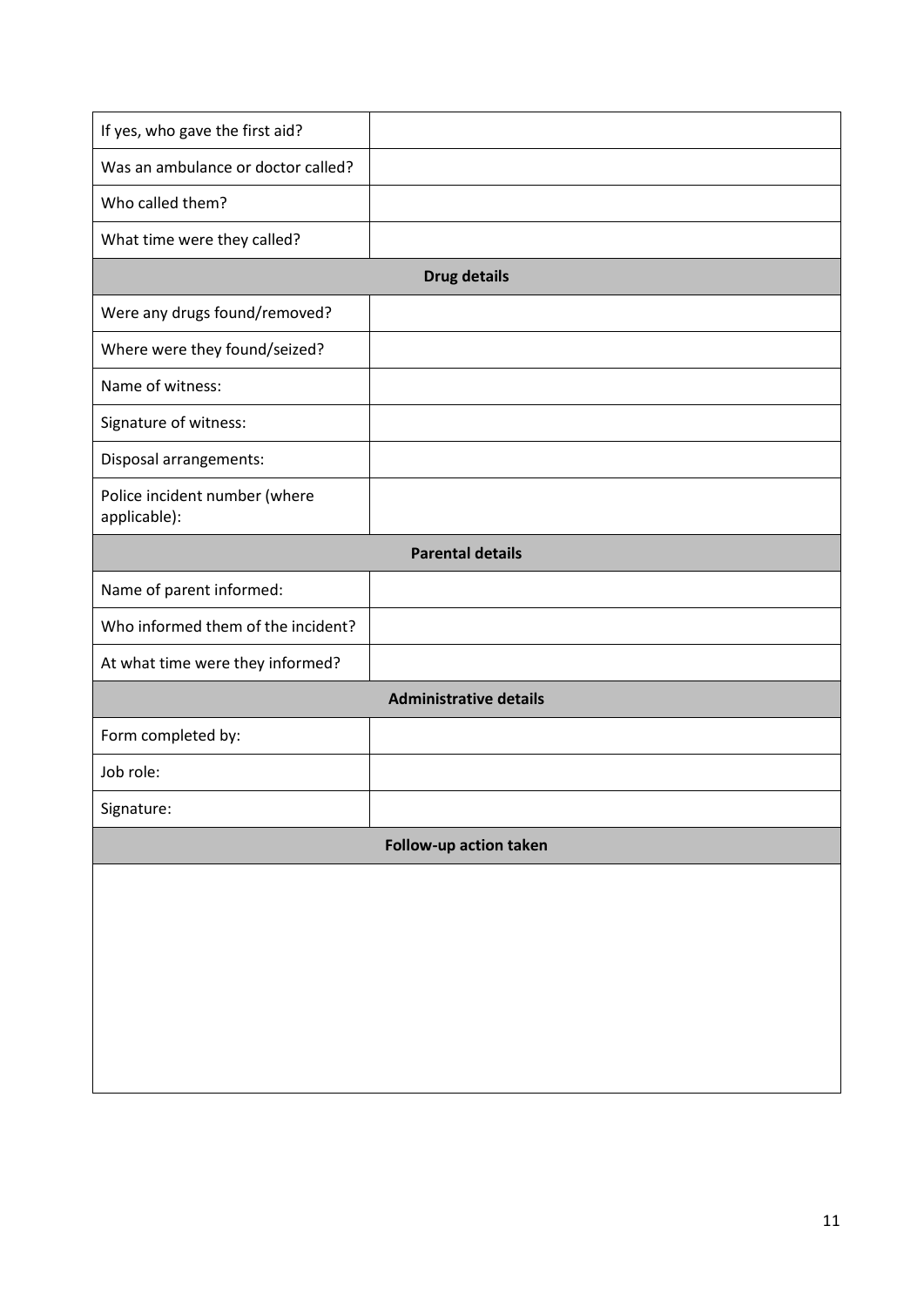# **Appendix 2: Medical Emergency Procedure**

When a pupil is at immediate risk of harm, is unconscious, having trouble breathing, seriously confused or disorientated, or has taken a toxic substance, follow the procedure below.

Remember, your main responsibility is for the pupil at immediate risk, but you must also ensure the wellbeing and safety of all others. If in doubt, call for medical assistance.

## **Step one – on arrival**

# **If you are not a trained first aider:**

**Do**

- Immediately call for a trained first aider
- Remain with the pupil until the first aider arrives
- Assist with clearing the area once the first aider has arrived

#### **If you are a trained first aider:**

**Do**

- Assess the situation
- If it is a medical emergency, send for medical help and an ambulance

## **Step two – before medical assistance arrives**

**If the person is conscious:**

**Do**

- Ask those around you to move back and provide adequate space
- Ask them what happened
- Ask them what drugs they have taken
- Safely collect any drug sample and vomit for medical analysis
- Keep them under observation in a warm and quiet place

#### **Do not:**

- Induce vomiting
- Chase them

#### **If the person is unconscious:**

**Do**

- Ask those around you to move back and provide adequate space
- Contact their parents

#### **Do not:**

- Move them if a fall is likely to have led to a spinal or other serious injury
- Give them anything by mouth
- Attempt to make them sit or stand
- Leave them unattended or in the charge of a pupil

#### **If it is a needle stick (sharp) injury:**

**Do**

- Follow the **Sharps Policy** at all times
- Encourage the wound to bleed
- Wash the wound with soap and water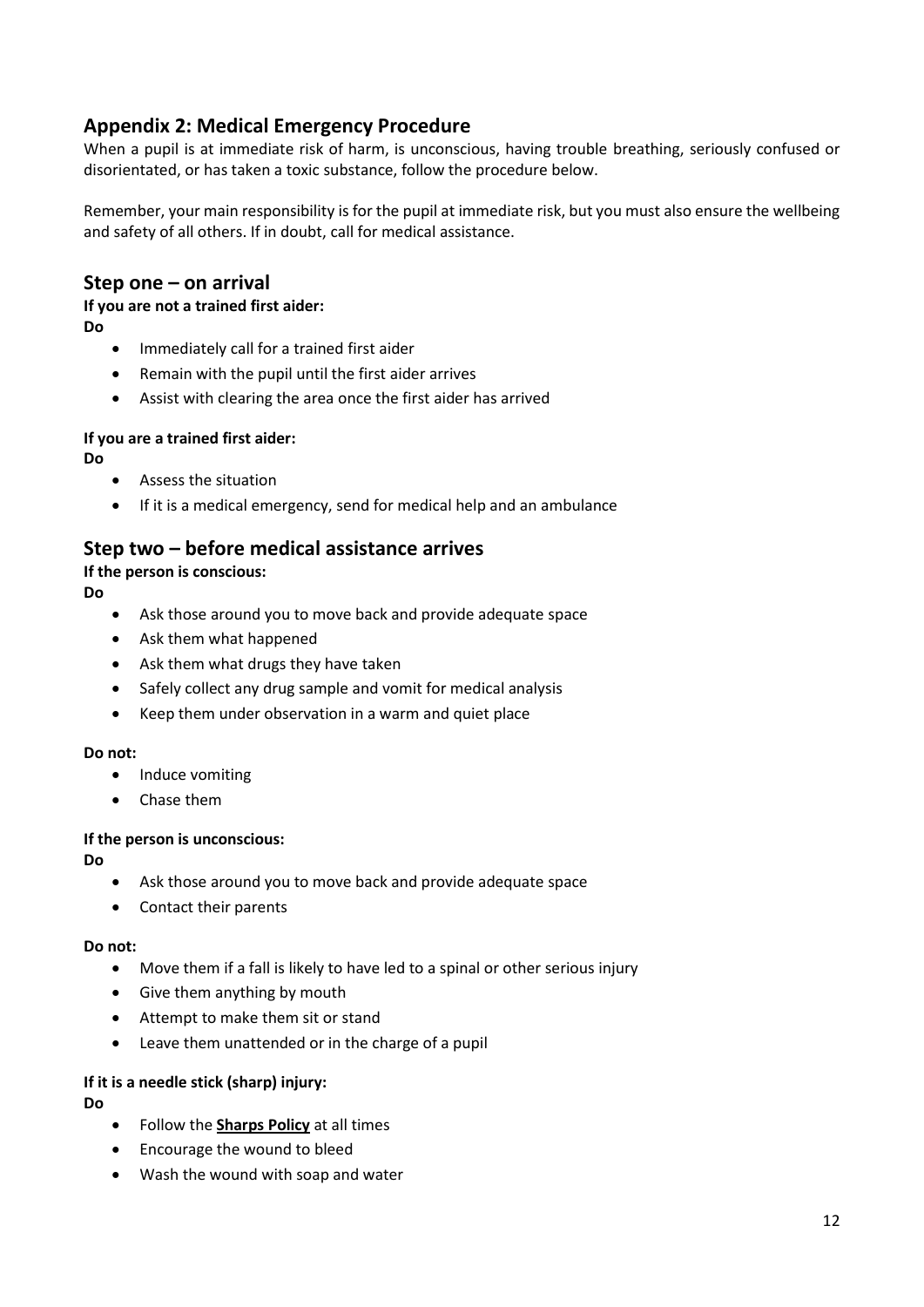- Dry and apply a waterproof dressing
- If the needle appears used or dirty, seek advice from a doctor

#### **Don't**

- Suck the wound
- Handle the needle

#### **Step three – when help arrives**

**Do**

- Pass on any available information, including vomit and drug samples
- Complete an Unauthorised Drug Use Report Form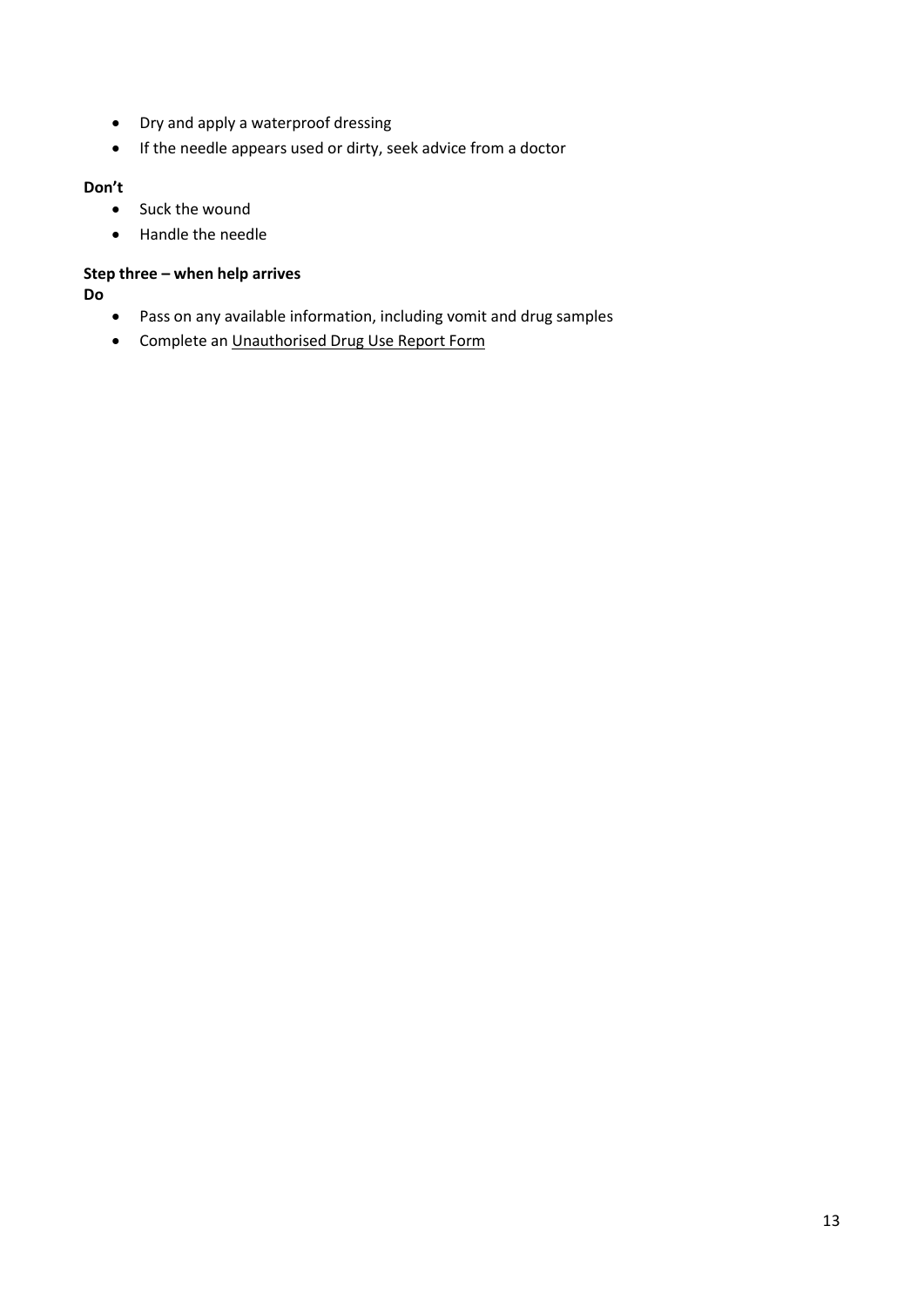## **Appendix 3: Drug Related Incident Response Flowchart**